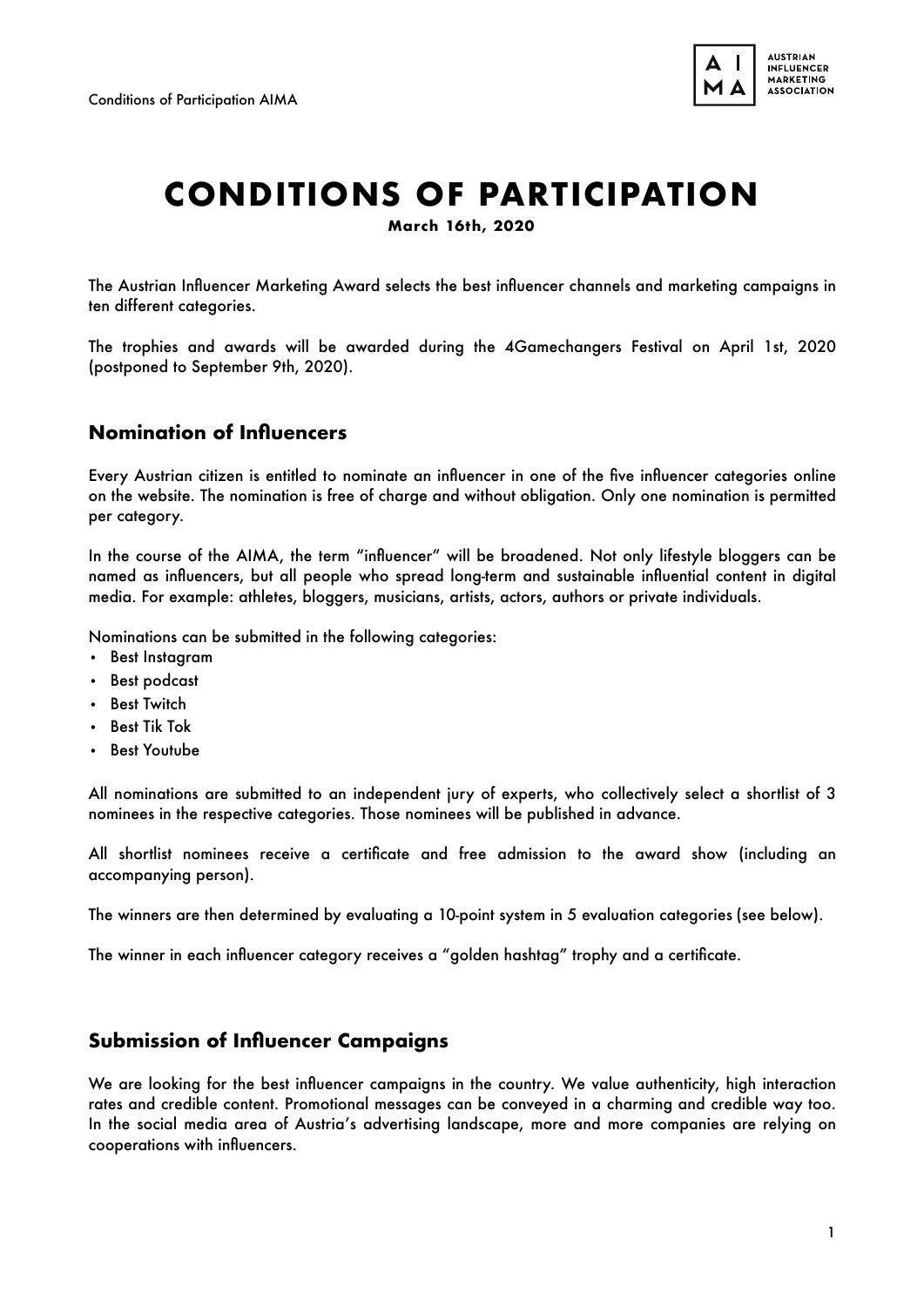

We pay tribute to the most credible and authentic implementations by Austrian advertisers. The campaigns focus on authentic content and the most organic possible interaction with the respective target group.

Only campaigns from January 1st, 2018 to March 31st, 2020 (extended until July 31st, 2020) by Austrian companies based in Austria are permitted to submit entries. Submitters can be customers, influencers, clients, companies, media agencies, influencer networks, individuals or the implementing advertising agency.

The submission is subject to a fee of  $\epsilon$  190 per category. With the conditions of participation, the submitter also accepts the general terms and conditions. The submission must be within the period February 6th - March 15th, 2020 (extended until July 31st, 2020). All submissions will only be considered once the payment has been received.

The submitter must ensure that they coordinate with customers, agencies, influencers and any campaign partners and have all rights of use of the submitted material. The consent of all partners involved in the campaign must be documented in writing on request.

The organizer is entitled to publish all submitted documents on the channels (online and offline) at the awards show or for press purposes.

The submission is made exclusively via the website and the online form. Campaigns submitted elsewhere will not be considered.

#### **Categories**

#### Best influencer campaign

Campaigns that include various channels, integrate several influencers, use online and offline activities and are characterized by an optimal content mix.

#### Best Branded Partnership

Long-term cooperation using multiple topics and incorporating different product groups.

#### Best Branded Online Video

The best moving image content is chosen with an integrated advertising message on an influencer channel. The integration of products or services must be as authentic as possible and correspond to the content of the influencer channel.

#### Best influencer event

A wide-reaching event format is selected, including various influencers and channels - both exclusive events and public events in which influencers are integrated.

#### Best product sample

Best stand-alone product sample regardless of channels, including an advertising message. The sample can be provided in the form of a product or a service and must have been advertised on a social channel (Instagram Stories & Postings, Snapchat, Youtube, Podcast, Blogposting etc.).